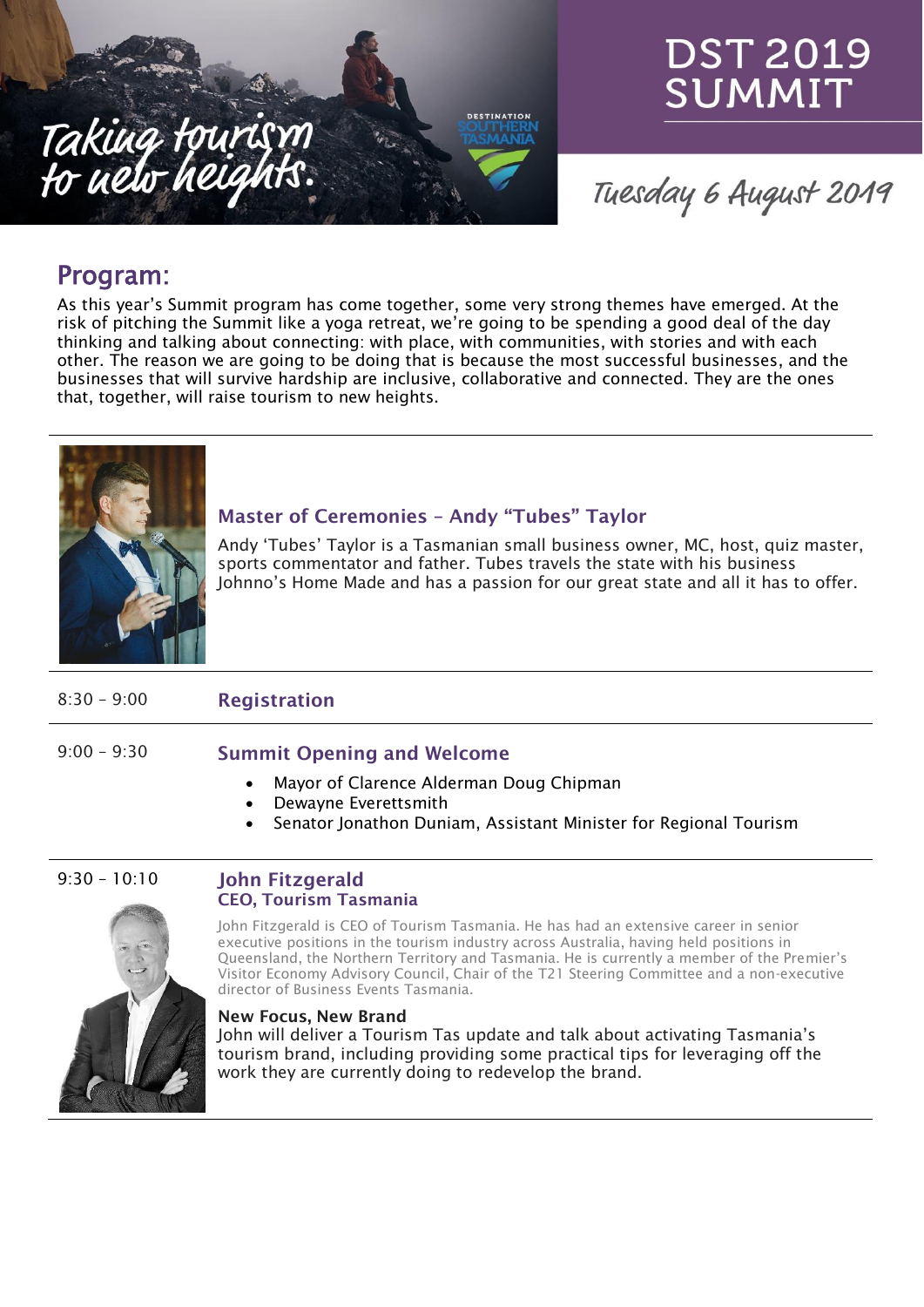

# **DST 2019** SUMMIT

## Tuesday 6 August 2019

#### 10:10 – 10:50 **Scott Rankin**



### **Creative Director and CEO, BIG hART, and 2018 Tasmanian Australian of the Year**

Scott is an award-winning writer, director, teacher and cultural innovator, Scott co-founded [BIG](https://www.bighart.org/) [hART](https://www.bighart.org/) with friend John Bakes in 1992. BIG hART works with communities to create art that strives to create generational change by shedding light on invisible stories and bringing hidden injustice into the mainstream. These stories make it harder to hurt someone - on an individual, community and policy level. As CEO and Creative Director, Scott leads the overarching vision for all Big hART projects – from pilot through to legacy.

**It's harder to hurt someone if you know their story** Scott will be talking about the power of storytelling in connecting people to place and culture and the better outcomes we all enjoy when people care more.

### **MERCURY**

#### *Brought to you by The Mercury*

#### 10:50 – 11:20 **Morning Tea**

### 11:20 – 12:00 **Bill Forrester**

### **Co-founder, Travability Travel**





Clarence... a brighter place

#### Bill has over 35 years' experience in both the private and public sectors and is an acknowledged world leader in accessible tourism, universal design and social inclusion. Bill is the founder of Travability which provides a valuable resource and knowledge base for travellers with disability. He spent most of his working life in the corporate field, facilitating corporate and cultural change, and is now using those skill to drive cultural change within the travel and tourism sectors to provide a truly inclusive experience for all travellers through the concept of Universal Design.

#### **Accessible Tourism**

Bill wants to encourage all cultures of the world to see disability as an integral part of life, and to provide the motivation and tools to the tourism industry to allow them to create accessible environments that enable inclusion in an economically sustainable way.

This market holds great potential for Tasmania to be leaders in accessible travel, and Bill is here to present some research on accessibility, to share insights into travel behaviour in this sector, and help us all better meet access needs of all travellers.





#### 12:00 – 12:50 **Dewayne Everettsmith Cultural Awareness Coordinator, Tasmanian Aboriginal Centre**



Dewayne is a palawa man, descended from both the community of Cape Barren Island, Tasmania, and gunai/kurnai people of Victoria. Aside from being an accomplished musician and singer, Dewayne is also an Aboriginal Health Worker, and actively plays many others roles within his community in Tasmania. Dewayne Is passionate about the revival and continuation of language (palawa kani).

#### **tipara waranta kani nina-tu (what we want to talk to you about)**

Dewayne will help us better understand why, how and what it means to integrate Tasmanian Aboriginal culture into our tourism offerings. His presentation will be followed up with a case study, presented by Brooke Robinson and Hank Horton, of Tasmania Parks and Wildlife Service's Aboriginal Discovery Ranger Program which won the 2018 Tasmanian Tourism Award for Aboriginal and Torres Strait Islander Tourism,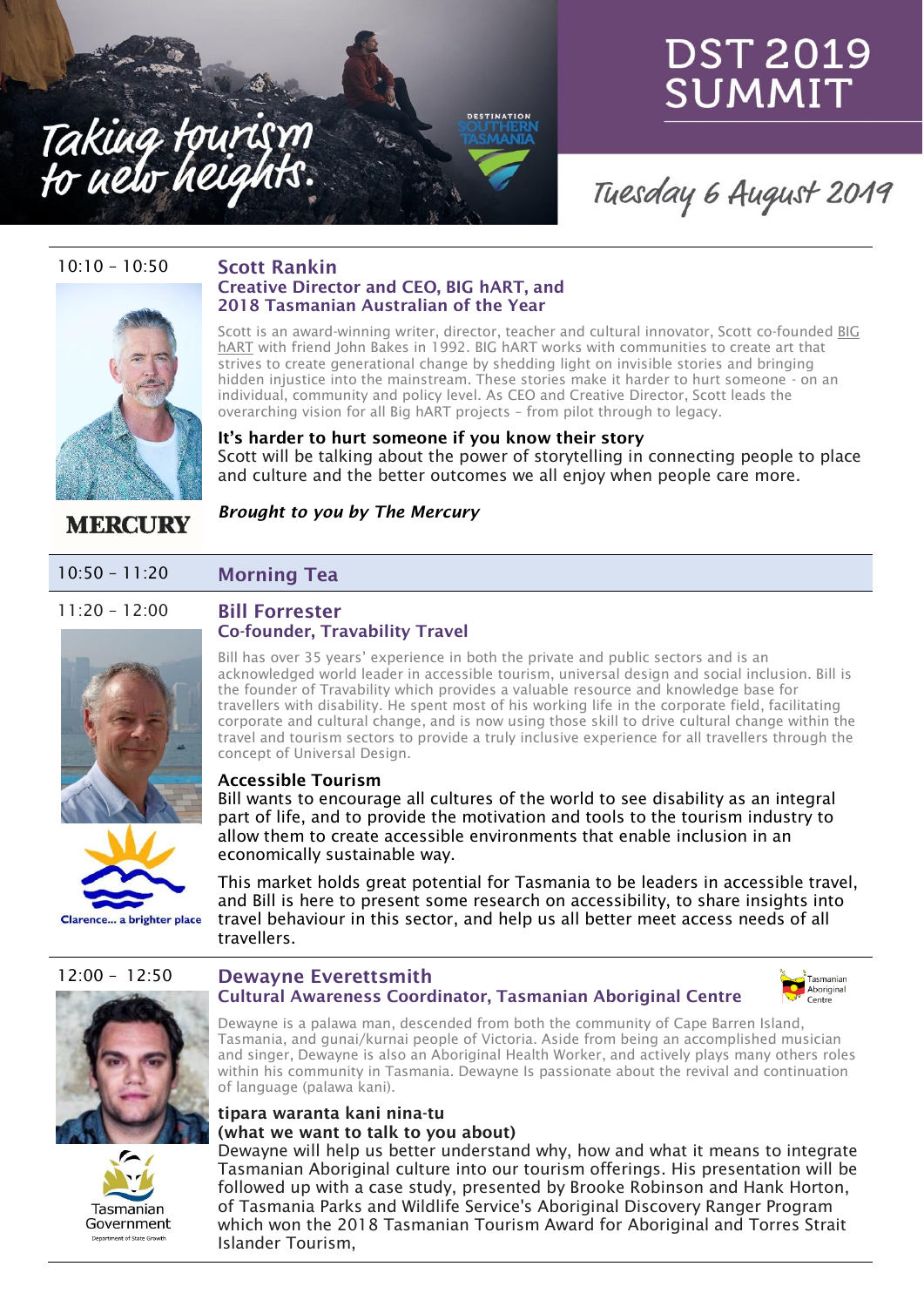



## Tuesday 6 August 2019

| $12:45 - 1:45$ | Lunch |
|----------------|-------|
|----------------|-------|

1:45 – 2:00 **Activation**

#### 2:00 – 2:45 **Todd Babiak CEO, Brand Tasmania**



#### Todd Babiak is the CEO of Brand Tasmania, your new statutory authority. He has worked internationally in place-branding since 2012, as the co-founder of Story Engine. Todd was lucky enough to work on three projects in Tasmania in the past two years, which absolutely convinced him there's something magical happening here. He apologizes in advance for his bad accent.

**DESTINATION** 

#### **You don't need a new logo**

A powerful place-brand is about people. It's about the people who choose that place and what they do, what makes them special (though most ad agencies will try to convince you otherwise). What is a narrative-based place-brand, what is the Tasmanian brand story, and how can we all be an active part of it in the coming years?

### 2:50 – 3:20 **Afternoon Tea**





omen tourism hospitality

Business Chicks is Australia's largest and most influential network for women. It gives women the tools and connections they need to propel themselves and their businesses forward. For the last 7 years Rebecca has been producing the largest national calendar of events for women in the country. With connection at the heart of Business Chicks, Rebecca regularly speaks and hosts networking events across the country, helping people build and leverage their personal and business networks. With over 15 years' experience in business events and strategic partnerships, Rebecca wholeheartedly believes that connection, collaboration and kindness are everything.

#### **Creating Strong Networks**

Networking is a fundamental business development tool. Not only that, but it's also the most efficient risk management tool you'll find. Rebecca will demystify networking and make it more approachable for even the most introverted introverts.

#### With thanks to our other Summit partners:

Transport partner: Coffee partner: AV partner: Trade partners:





HYPE